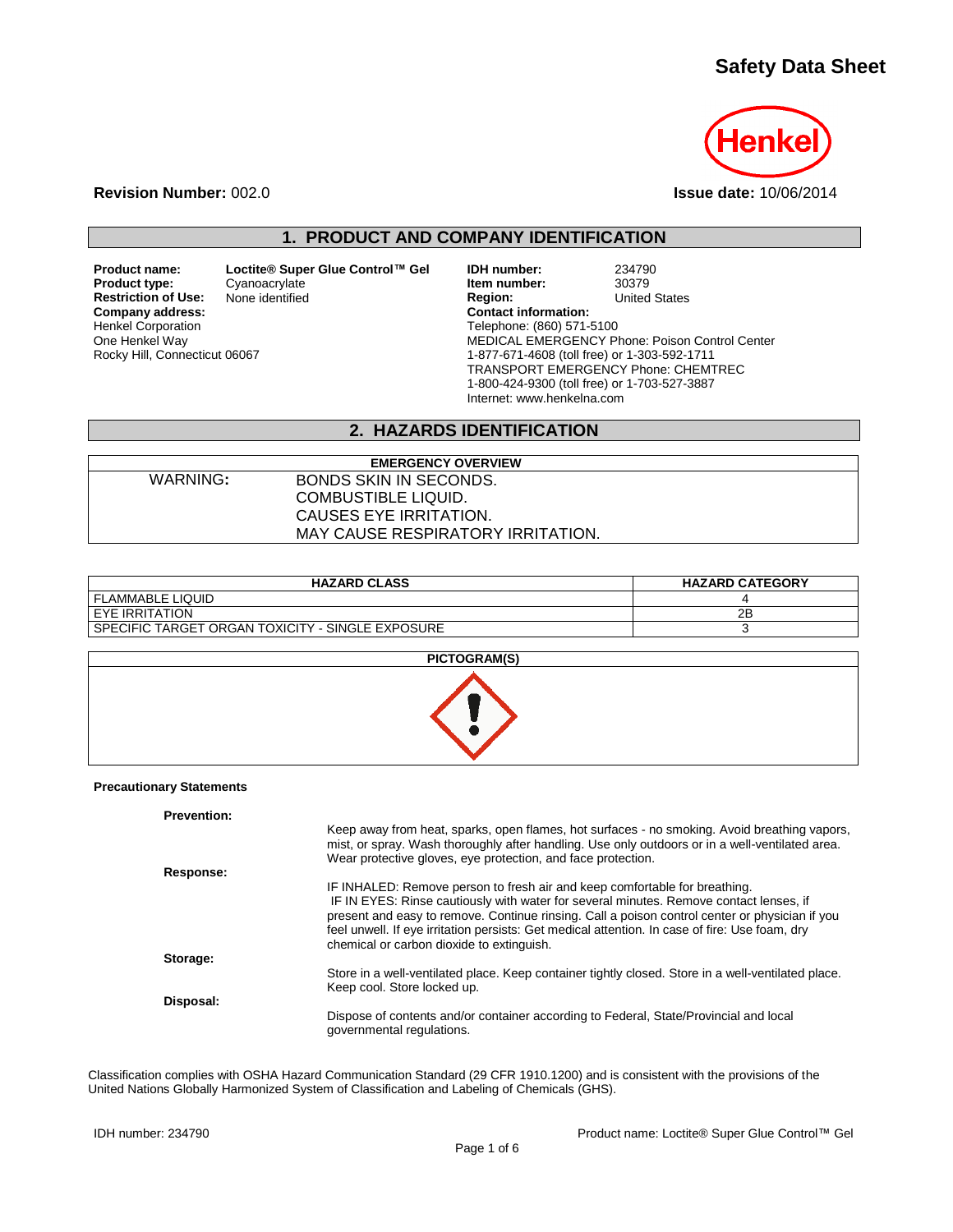**See Section 11 for additional toxicological information.**

## **3. COMPOSITION / INFORMATION ON INGREDIENTS**

| Hazardous Component(s) | <b>CAS Number</b> | Percentage* |
|------------------------|-------------------|-------------|
| Ethyl 2-cyanoacrylate  | 7085-85-0         | $60 - 100$  |
| Filler                 | Proprietary       | $5 - 10$    |
| Thickener              | Proprietary       | $5 - 10$    |

\* Exact percentage is a trade secret. Concentration range is provided to assist users in providing appropriate protections.

|                             | <b>4. FIRST AID MEASURES</b>                                                                                                                                                                                                                                                                                                                                                                                                                                                                                                                                     |
|-----------------------------|------------------------------------------------------------------------------------------------------------------------------------------------------------------------------------------------------------------------------------------------------------------------------------------------------------------------------------------------------------------------------------------------------------------------------------------------------------------------------------------------------------------------------------------------------------------|
| Inhalation:                 | Move to fresh air. If breathing is difficult, give oxygen. If not breathing, give<br>artificial respiration. If symptoms develop and persist, get medical attention.                                                                                                                                                                                                                                                                                                                                                                                             |
| <b>Skin contact:</b>        | Do not pull bonded skin apart. Soak in warm soapy water. Gently peel apart<br>using a blunt instrument. If skin is burned due to the rapid generation of heat<br>by a large drop, seek medical attention. If lips are bonded, apply warm water<br>to the lips and encourage wetting and pressure from saliva in mouth. Peel or<br>roll lips apart. Do not pull lips apart with direct opposing force.                                                                                                                                                            |
| Eye contact:                | Immediately flush with plenty of water for at least 15 minutes. Get medical<br>attention. If eyelids are bonded closed, release eyelashes with warm water by<br>covering with a wet pad. Do not force eye open. Cyanoacrylate will bond to<br>eye protein and will cause a lachrymatory effect which will help to debond the<br>adhesive. Keep eye covered until debonding is complete, usually within 1-3<br>days. Medical attention should be sought in case solid particles of polymerized<br>cyanoacrylate trapped behind the eyelid caused abrasive damage. |
| Ingestion:                  | Ensure breathing passages are not obstructed. The product will polymerize<br>rapidly and bond to the mouth making it almost impossible to swallow. Saliva<br>will separate any solidified product in several hours. Prevent the patient from<br>swallowing any separated mass.                                                                                                                                                                                                                                                                                   |
| Symptoms:                   | See Section 11.                                                                                                                                                                                                                                                                                                                                                                                                                                                                                                                                                  |
| Notes to physician:         | Surgery is not necessary to separate accidentally bonded tissues. Experience<br>has shown that bonded tissues are best treated by passive, non-surgical first<br>aid. If rapid curing has caused thermal burns they should be treated<br>symptomatically after adhesive is removed.                                                                                                                                                                                                                                                                              |
|                             | <b>5. FIRE FIGHTING MEASURES</b>                                                                                                                                                                                                                                                                                                                                                                                                                                                                                                                                 |
| <b>Extinguishing media:</b> | Water spray (fog), foam, dry chemical or carbon dioxide.                                                                                                                                                                                                                                                                                                                                                                                                                                                                                                         |

| Extinguishing media:               | Water spray (fog), foam, dry chemical or carbon dioxide.                                                                         |
|------------------------------------|----------------------------------------------------------------------------------------------------------------------------------|
| Special firefighting procedures:   | Wear a self-contained breathing apparatus with a full face piece operated in<br>pressure-demand or other positive pressure mode. |
| Unusual fire or explosion hazards: | Not available.                                                                                                                   |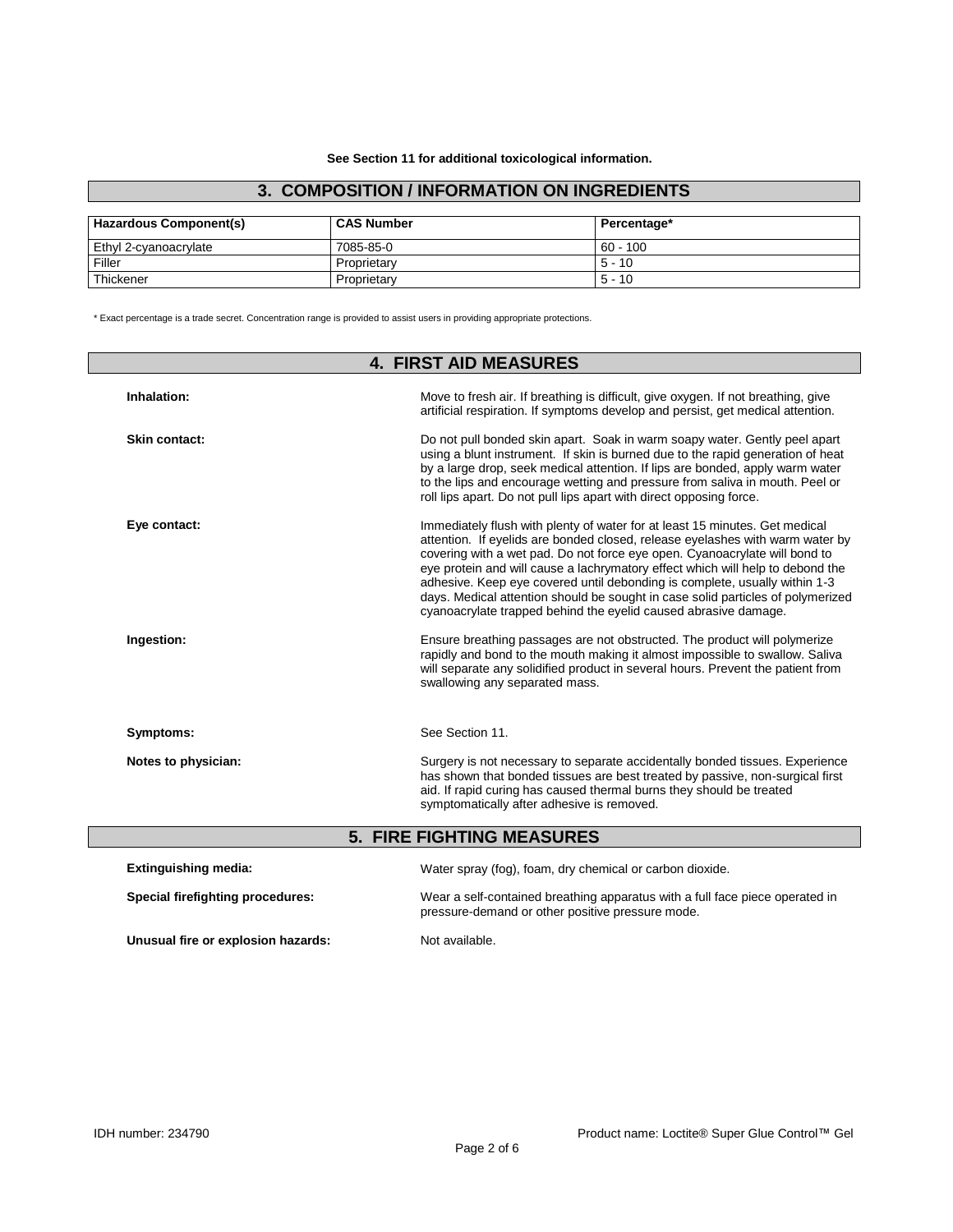**Hazardous combustion products:** Trace amounts of toxic and/or irritating fumes may be released and the use of breathing apparatus is recommended.

#### **6. ACCIDENTAL RELEASE MEASURES**

**Use personal protection recommended in Section 8, isolate the hazard area and deny entry to unnecessary and unprotected personnel.**

|                                   | 7. HANDLING AND STORAGE                                                                                                                                                 |
|-----------------------------------|-------------------------------------------------------------------------------------------------------------------------------------------------------------------------|
| Clean-up methods:                 | Do not use cloths for mopping up. Flood with water to complete<br>polymerization and scrape off the floor. Cured material can be disposed of as<br>non-hazardous waste. |
| <b>Environmental precautions:</b> | Do not allow product to enter sewer or waterways.                                                                                                                       |

**Handling:** Avoid contact with eyes, skin and clothing. Avoid breathing vapors or mists of this product. Wash thoroughly after handling. Avoid contact with fabric or paper goods. Contact with these materials may cause rapid polymerization which can generate smoke and strong irritating vapors, and cause thermal burns.

**Storage: Keep in a cool, well ventilated area away from heat, sparks and open flame.** 

Keep container tightly closed until ready for use.

**For information on product shelf life contact Henkel Customer Service at (800) 243-4874.**

#### **8. EXPOSURE CONTROLS / PERSONAL PROTECTION**

**Employers should complete an assessment of all workplaces to determine the need for, and selection of, proper exposure controls and protective equipment for each task performed.**

| Hazardous Component(s)                                         | <b>ACGIH TLV</b>                                                                                                                                                                                                                                   | <b>OSHA PEL</b>                                                                                    | <b>AIHA WEEL</b> | <b>OTHER</b> |
|----------------------------------------------------------------|----------------------------------------------------------------------------------------------------------------------------------------------------------------------------------------------------------------------------------------------------|----------------------------------------------------------------------------------------------------|------------------|--------------|
| Ethyl 2-cyanoacrylate                                          | 0.2 ppm TWA                                                                                                                                                                                                                                        | None                                                                                               | None             | None         |
| Filler                                                         | 10 mg/m3 TWA<br>Inhalable dust.<br>3 mg/m3 TWA<br>Respirable fraction.                                                                                                                                                                             | 15 mg/m3 TWA Total<br>dust.<br>5 mg/m3 TWA<br>Respirable fraction.                                 | None             | None         |
| Thickener                                                      | None                                                                                                                                                                                                                                               | None                                                                                               | None             | None         |
| <b>Engineering controls:</b><br><b>Respiratory protection:</b> | Use positive down-draft exhaust ventilation if general ventilation is insufficient<br>to maintain vapor concentration below established exposure limits.<br>Use NIOSH approved respirator if there is potential to exceed exposure<br>$limit(s)$ . |                                                                                                    |                  |              |
| <b>Eye/face protection:</b>                                    | Safety goggles or safety glasses with side shields. Full face protection should<br>be used if the potential for splashing or spraying of product exists.                                                                                           |                                                                                                    |                  |              |
| Skin protection:                                               |                                                                                                                                                                                                                                                    | Use nitrile gloves and aprons as necessary to prevent contact. Do not use<br>PVC, nylon or cotton. |                  |              |

## **9. PHYSICAL AND CHEMICAL PROPERTIES**

**Physical state:** Gel **Color:** Gel **Color:** Gel **Clear Color:** Clear **Odor:** Irritating **Odor threshold:** 1 - 2 ppm<br> **pH:** Not availa Vapor pressure:<br>Boiling point/range: **Melting point/ range: Specific gravity:** 1.05

Not available.<br>
< 0.2 mm hg **boiling Point Point Point Point Point Point Point Point Point Point Point Point Point Point Point Point Point Point Point Point Point Point Point Point Point Point Point Point Point Point Point Point Point Point Point Poi**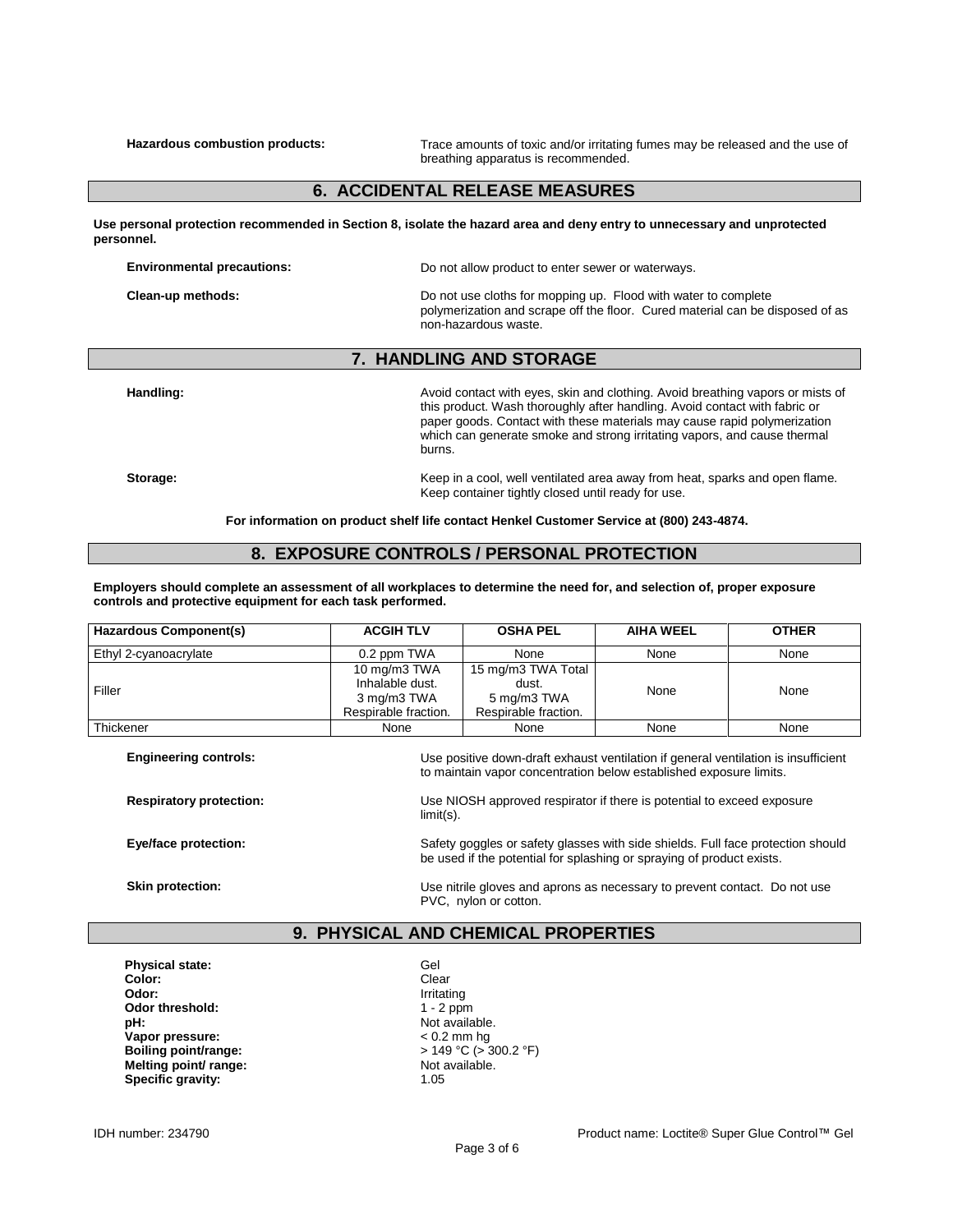| Vapor density:                           | 3                                                           |
|------------------------------------------|-------------------------------------------------------------|
| Flash point:                             | 80 - 93 °C (176°F - 199.4 °F) Tagliabue closed cup          |
| Flammable/Explosive limits - lower:      | Not available.                                              |
| Flammable/Explosive limits - upper:      | Not available.                                              |
| Autoignition temperature:                | 485 °C (905°F)                                              |
| <b>Evaporation rate:</b>                 | Not available.                                              |
| Solubility in water:                     | Polymerises in presence of water.                           |
| Solubility in water:                     | Polymerizes on contact with water.                          |
| Partition coefficient (n-octanol/water): | Not available.                                              |
| <b>VOC content:</b>                      | < 2 %; < 20 g/l (California SCAQMD Method 316B) (Estimated) |
| Viscosity:                               | Not available.                                              |
| <b>Decomposition temperature:</b>        | Not available.                                              |

## **10. STABILITY AND REACTIVITY**

| Stability:                                  | Stable under recommended storage conditions.                                                          |  |
|---------------------------------------------|-------------------------------------------------------------------------------------------------------|--|
| Hazardous reactions:                        | Rapid exothermic polymerization will occur in the presence of water, amines, alkalis and<br>alcohols. |  |
| <b>Hazardous decomposition</b><br>products: | None                                                                                                  |  |
| Incompatible materials:                     | Water, Amines, Alkalis, Alcohols,                                                                     |  |
| <b>Reactivity:</b>                          | Not available.                                                                                        |  |
| Conditions to avoid:                        | Spontaneous polymerization.                                                                           |  |
| <b>TOYICOLOGICAL INFORMATION</b><br>11      |                                                                                                       |  |

#### **11. TOXICOLOGICAL INFORMATION**

**Relevant routes of exposure:** Skin, Inhalation, Eyes

#### **Potential Health Effects/Symptoms**

| Inhalation:   | May cause respiratory tract irritation. Exposure to vapors above the established exposure limit<br>results in respiratory irritation, which may lead to difficulty in breathing and tightness in the<br>chest.                                                                                                                                                                                |
|---------------|-----------------------------------------------------------------------------------------------------------------------------------------------------------------------------------------------------------------------------------------------------------------------------------------------------------------------------------------------------------------------------------------------|
| Skin contact: | Bonds skin in seconds. May cause skin irritation. Cyanoacrylates have been reported to cause<br>allergic reaction but due to rapid polymerization at the skin surface, an allergic response is rare.<br>Cyanoacrylates generate heat on solidification. In rare circumstances a large drop will burn the<br>skin. Cured adhesive does not present a health hazard even if bonded to the skin. |
| Eye contact:  | Irritating to eyes. Causes excessive tearing. Eyelids may bond.                                                                                                                                                                                                                                                                                                                               |
| Ingestion:    | Not expected to be harmful by ingestion. Rapidly polymerizes (solidifies) and bonds in mouth. It<br>is almost impossible to swallow.                                                                                                                                                                                                                                                          |

| <b>Hazardous Component(s)</b> | LD50s and LC50s | Immediate and Delayed Health Effects |
|-------------------------------|-----------------|--------------------------------------|
| Ethyl 2-cvanoacrylate         | None            | Irritant, Allergen, Respiratory      |
| Filler                        | None            | Irritant                             |
| Thickener                     | None            | Irritant                             |

| <b>Hazardous Component(s)</b> | <b>NTP Carcinogen</b> | <b>IARC Carcinogen</b> | <b>OSHA Carcinogen</b><br>(Specifically Regulated) |
|-------------------------------|-----------------------|------------------------|----------------------------------------------------|
| Ethyl 2-cyanoacrylate         | No                    | No                     | No                                                 |
| Filler                        | No                    | No                     | No                                                 |
| Thickener                     | No                    | No                     | No                                                 |

## **12. ECOLOGICAL INFORMATION**

**Ecological information:** Not available.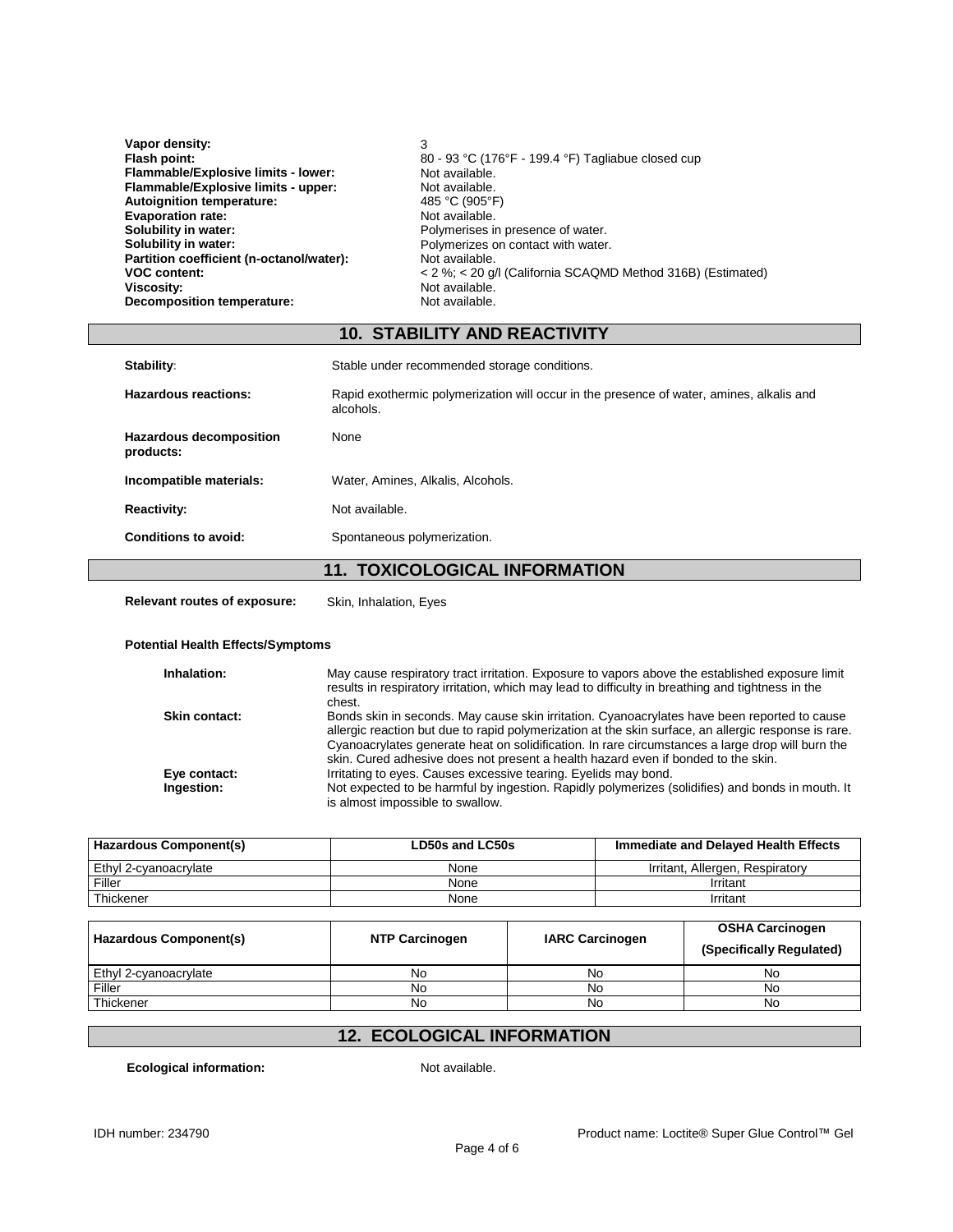| Recommended method of disposal:<br>Hazardous waste number: | Information provided is for unused product only.<br>Dispose of according to Federal, State and local governmental regulations. |  |
|------------------------------------------------------------|--------------------------------------------------------------------------------------------------------------------------------|--|
|                                                            |                                                                                                                                |  |
|                                                            |                                                                                                                                |  |
|                                                            | Not a RCRA hazardous waste.                                                                                                    |  |
|                                                            | <b>14. TRANSPORT INFORMATION</b>                                                                                               |  |
| package/configuration.                                     | The transport information provided in this section only applies to the material/formulation itself, and is not specific to any |  |
| U.S. Department of Transportation Ground (49 CFR)          |                                                                                                                                |  |
| Proper shipping name:                                      | Combustible liquid, n.o.s. (Cyanoacrylate ester)                                                                               |  |
| Hazard class or division:<br>Identification number:        | Combustible Liquid                                                                                                             |  |
| Packing group:                                             | NA 1993<br>Ш                                                                                                                   |  |
|                                                            |                                                                                                                                |  |
| <b>International Air Transportation (ICAO/IATA)</b>        |                                                                                                                                |  |
| Proper shipping name:                                      | Aviation regulated liquid, n.o.s. (Cyanoacrylate ester)                                                                        |  |
| Hazard class or division:                                  | 9                                                                                                                              |  |
| Identification number:                                     | <b>UN 3334</b>                                                                                                                 |  |
| Packing group:                                             | Ш                                                                                                                              |  |
| <b>Exceptions:</b>                                         | Primary packs containing less than 500ml are unregulated by this mode of<br>transport and may be shipped unrestricted.         |  |
|                                                            |                                                                                                                                |  |
| <b>Water Transportation (IMO/IMDG)</b>                     |                                                                                                                                |  |
| Proper shipping name:                                      | Not regulated                                                                                                                  |  |
| Hazard class or division:                                  | None                                                                                                                           |  |
| Identification number:                                     | None                                                                                                                           |  |
| Packing group:                                             | None                                                                                                                           |  |
|                                                            | <b>15. REGULATORY INFORMATION</b>                                                                                              |  |
|                                                            |                                                                                                                                |  |

| <b>TSCA 8 (b) Inventory Status:</b><br>TSCA 12 (b) Export Notification:                                       | All components are listed or are exempt from listing on the Toxic Substances Control Act<br>Inventory.<br>None above reporting de minimis                                                                                                                                                                                                                        |
|---------------------------------------------------------------------------------------------------------------|------------------------------------------------------------------------------------------------------------------------------------------------------------------------------------------------------------------------------------------------------------------------------------------------------------------------------------------------------------------|
| <b>CERCLA/SARA Section 302 EHS:</b><br><b>CERCLA/SARA Section 311/312:</b><br><b>CERCLA/SARA Section 313:</b> | None above reporting de minimis<br>Immediate Health, Delayed Health, Fire, Reactive<br>None above reporting de minimis                                                                                                                                                                                                                                           |
| <b>California Proposition 65:</b>                                                                             | This product contains a chemical known to the State of California to cause birth defects or<br>other reproductive harm.                                                                                                                                                                                                                                          |
| <b>Canada Regulatory Information</b>                                                                          |                                                                                                                                                                                                                                                                                                                                                                  |
| <b>CEPA DSL/NDSL Status:</b>                                                                                  | Contains one or more components listed on the Non-Domestic Substances List. All other<br>components are listed on or are exempt from listing on the Domestic Substances List.<br>Components listed on the NDSL must be tracked by all Canadian Importers of Record as<br>required by Environment Canada. They may be imported into Canada in limited quantities. |

# **16. OTHER INFORMATION**

Please contact Regulatory Affairs for additional details.

**This safety data sheet contains changes from the previous version in sections:** New Safety Data Sheet format.

- Prepared by: Catherine Bimler, Regulatory Affairs Specialist
- **Issue date:** 10/06/2014